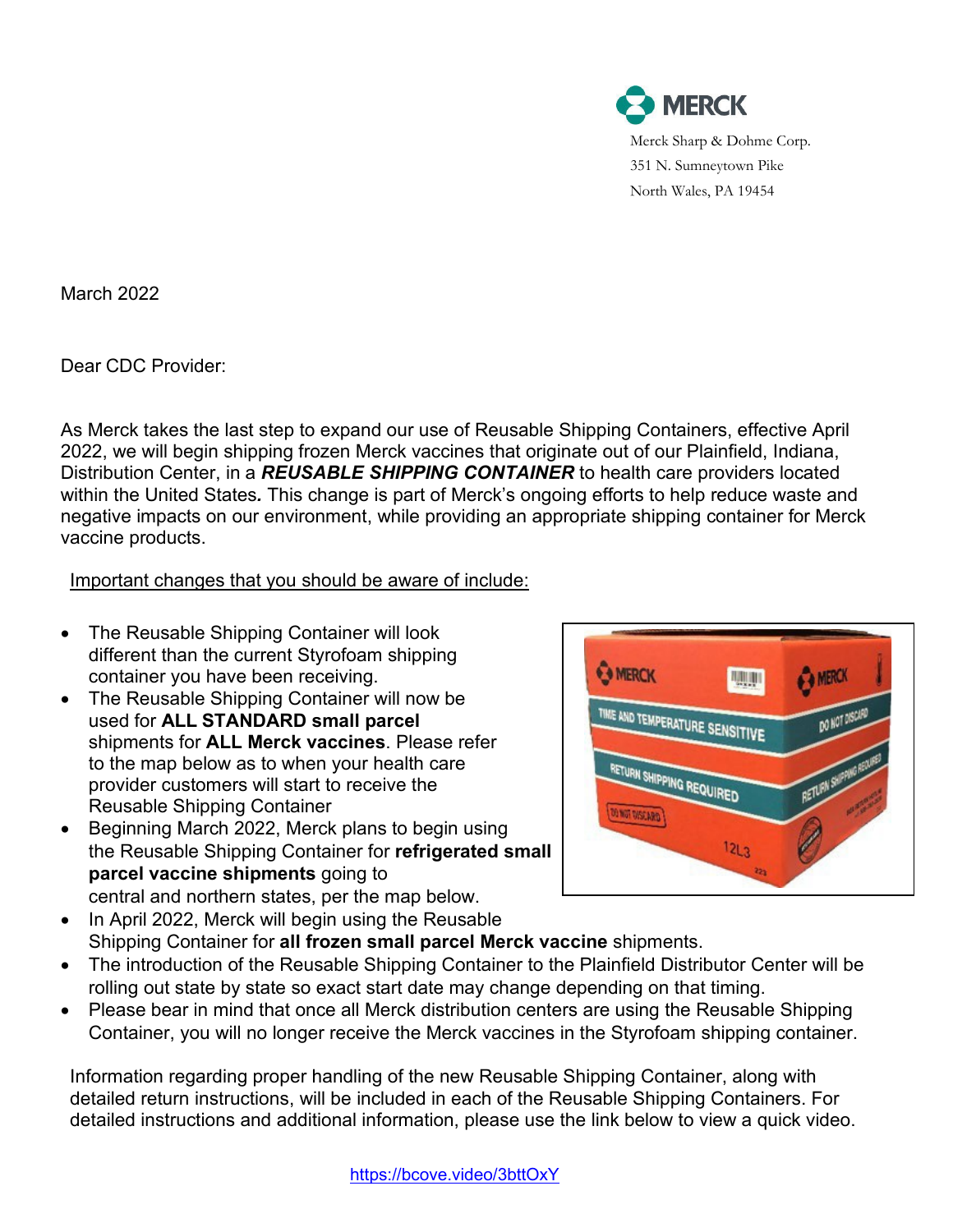You can also visit [www.merckvaccines.com/help/vaccine-shipping-schedule/,](http://www.merckvaccines.com/help/vaccine-shipping-schedule/) or the Shipping Schedule page on www.merckvaccines.com, to view information about the Reusable Shipping Containers. An update to the Reusable Shipper FAQs on [www.merckvaccines.com](http://www.merckvaccines.com/) has been incorporated to highlight some changes to the Reusable Shipping Container since Merck first started this transition. Please refer to [www.merckvaccines.com](http://www.merckvaccines.com/) for any updates.

If you have any questions about returning the new Reusable Shipping Containers, please call AeroSafe at 585-760-2830.

For all other questions, please reach out to your Merck Representative or contact the Merck Vaccine Customer Center at 877-VAX-MERCK (877-829-6372) 8:00 AM – 7:00 PM ET, Monday through Friday.

Sincerely,<br>Johnny McMahon

Joanne McMahon Executive Director, US Vaccines Contracting and Distribution Strategies Merck Sharp & Dohme Corp.

Copyright © 2022 Merck & Co., Inc., Kenilworth, NJ, USA and its affiliates. All rights reserved.

US-NON-09691 01/22